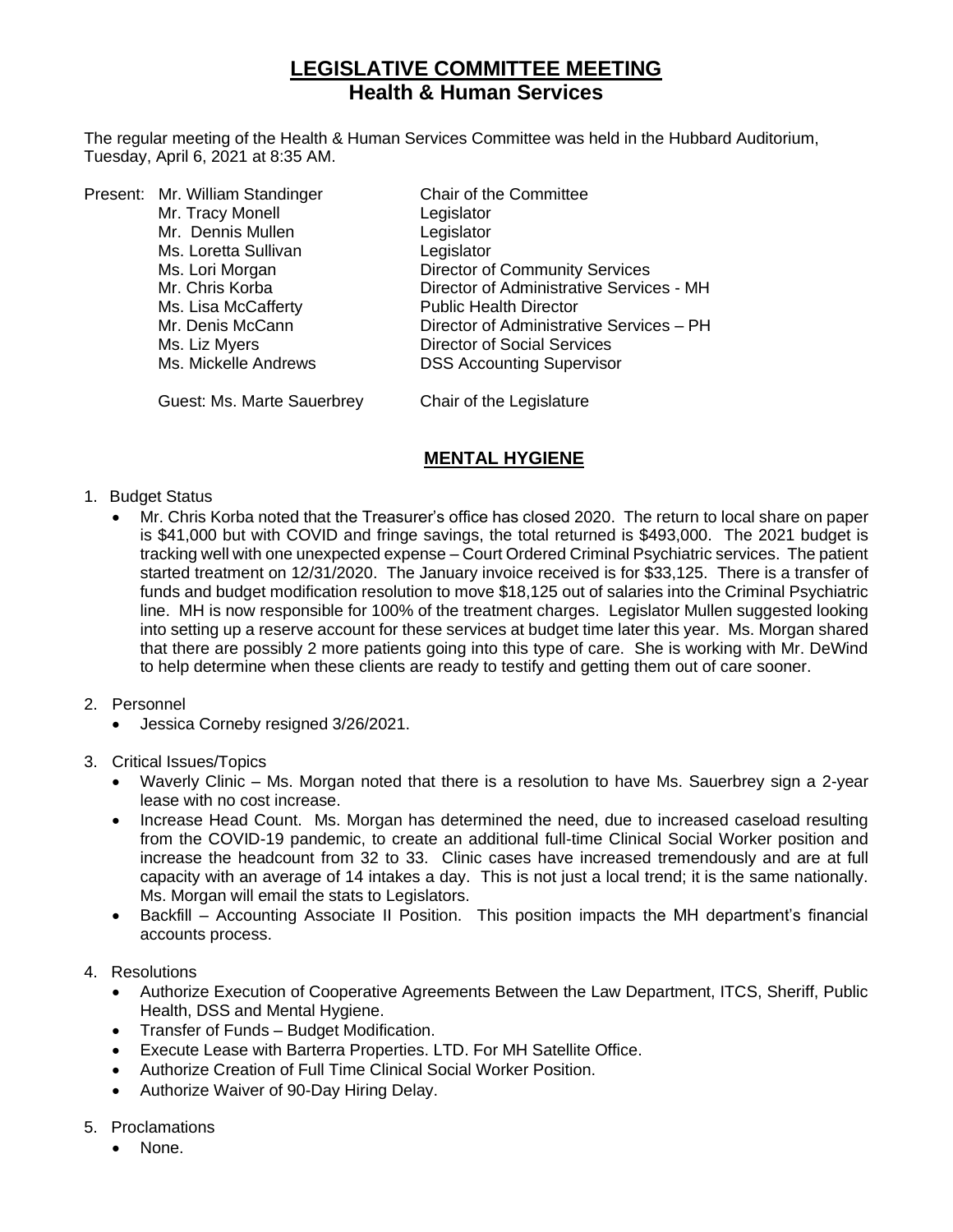### **PUBLIC HEALTH**

Ms. Lisa McCafferty presented highlights and resolutions.

- 1. Personnel
	- $\bullet$  N/A.
- 2. Program Comments
	- Agency Report for March 2021 was forwarded to the Committee.
	- Agency Financials for December 2020 FINAL and March 2021 were forwarded to the Committee. Mr. McCann noted that the Treasurer's office has closed 2020. The amount returned to the County in Munis Reports of \$354,194 does not include the \$375,000 reduced earlier in 2020 as part of the 10% County reduction bringing the total to \$729,000. In addition, there was another \$131,184 in fringe savings. Most of the PH funding was not subject to the 20% NYS cut. EI continues to be underbudget; already \$25,000 under budget for 2021. Pre-School Transportation is also going well as more families are driving their kids.
	- Provided update on COVID-19 activities and status, including vaccine distribution. Starting this week vaccines are open to 16-year old's. Ms. McCafferty shared that 25% of the County population has had at least 1 shot. The infection rate is 3%. It appears there are asymptomatic people going out and spreading the virus.
	- The Governor has legalized marijuana for recreational use. The County will receive 1% of the tax and the towns & villages will receive 3%. They also can opt out.
- 3. Resolutions
	- Amend Budget & Appropriate Funds Community Cancer Prevention in Action.
	- Authorize Execution of Cooperative Agreements Between the Law Department, ITCS, Sheriff, Public Health, DSS and Mental Hygiene.
- 4. Proclamations
	- Public Health Week April 5-11, 2021. (New)
	- Immunization Awareness Week April 24-30, 2021. (New)

## **SOCIAL SERVICES**

Ms. Liz Myers discussed caseloads, programmatic highlights, and personnel changes.

- 1. Budget
	- Ms. Mickelle Andrews shared that the 2020 budget is closed. DSS had a return of \$696,160. See Budget Overview from packet. There is nothing unexpected in the 2021 budget. The State is getting caught up on payments. The 20% cuts have been coming back but sometimes only 15%. The most recent withhold was 5%.
- 2. Caseloads
	- During March, Cash Assistance caseloads decreased 6 cases, with Family Assistance increasing 2 cases and Safety Net decreasing 8 cases.
	- MA-Only increased 12 cases.
	- MA-SSI decreased 7 cases.
	- Total Individuals on Medicaid increased 1 case to 3,718.
	- SNAP cases increased 39 cases. Cases had been low because the stimulus money is not counted towards eligibility.
	- Day Care increased 3 cases.
	- Services increased 6 cases. Hot line calls are increasing again. There have been a number of neglect petitions filed recently. The court is significantly behind.
	- See Caseload Summary.